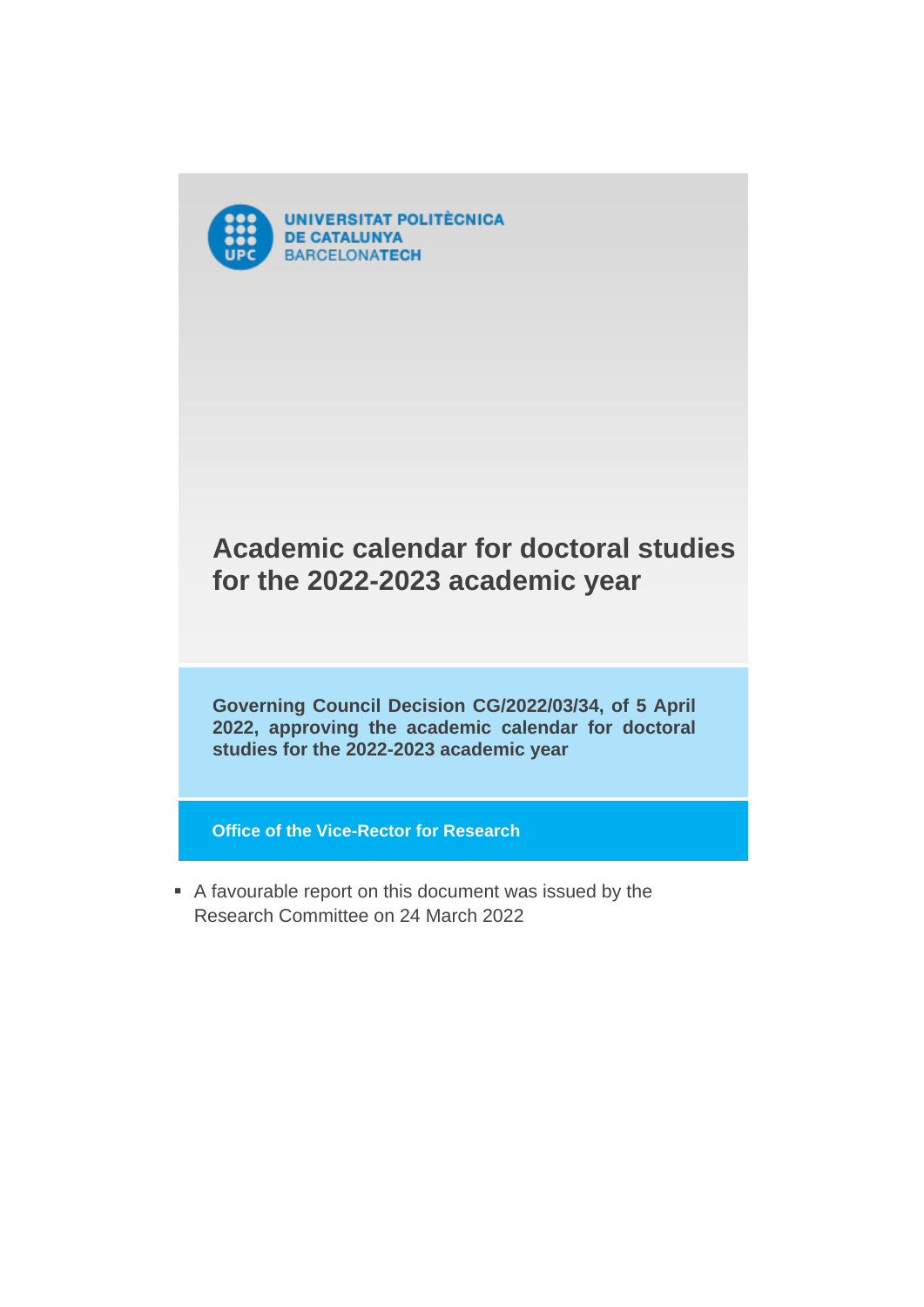

# **Academic calendar for doctoral studies 2022-2023 academic year**

Doctoral School Board [Decision JE.ED/2022/03/03](https://govern.upc.edu/ca/escola-de-doctorat/organs-escola-de-doctorat/junta-de-lescola-de-doctorat/junta-de-led-4-de-marc-2022/aprovacio-si-s2019escau-del-calendari-academic-dels-estudis-de-doctorat-per-al-curs-2022-2023) Meeting on 4 March 2022

Standing Committee of the Doctoral School [Decision CP.ED/2022/02/04](https://govern.upc.edu/ca/escola-de-doctorat/organs-escola-de-doctorat/comissio-permanent-de-lescola-de-doctorat/comissio-permanent-25-02-22/aprovacio-si-s2019escau-del-calendari-academic-dels-estudis-de-doctorat-per-al-curs-2022-2023/aprovacio-si-s2019escau-del-calendari-academic-dels-estudis-de-doctorat-per-al-curs-2022-2023) Meeting on 25 February 2022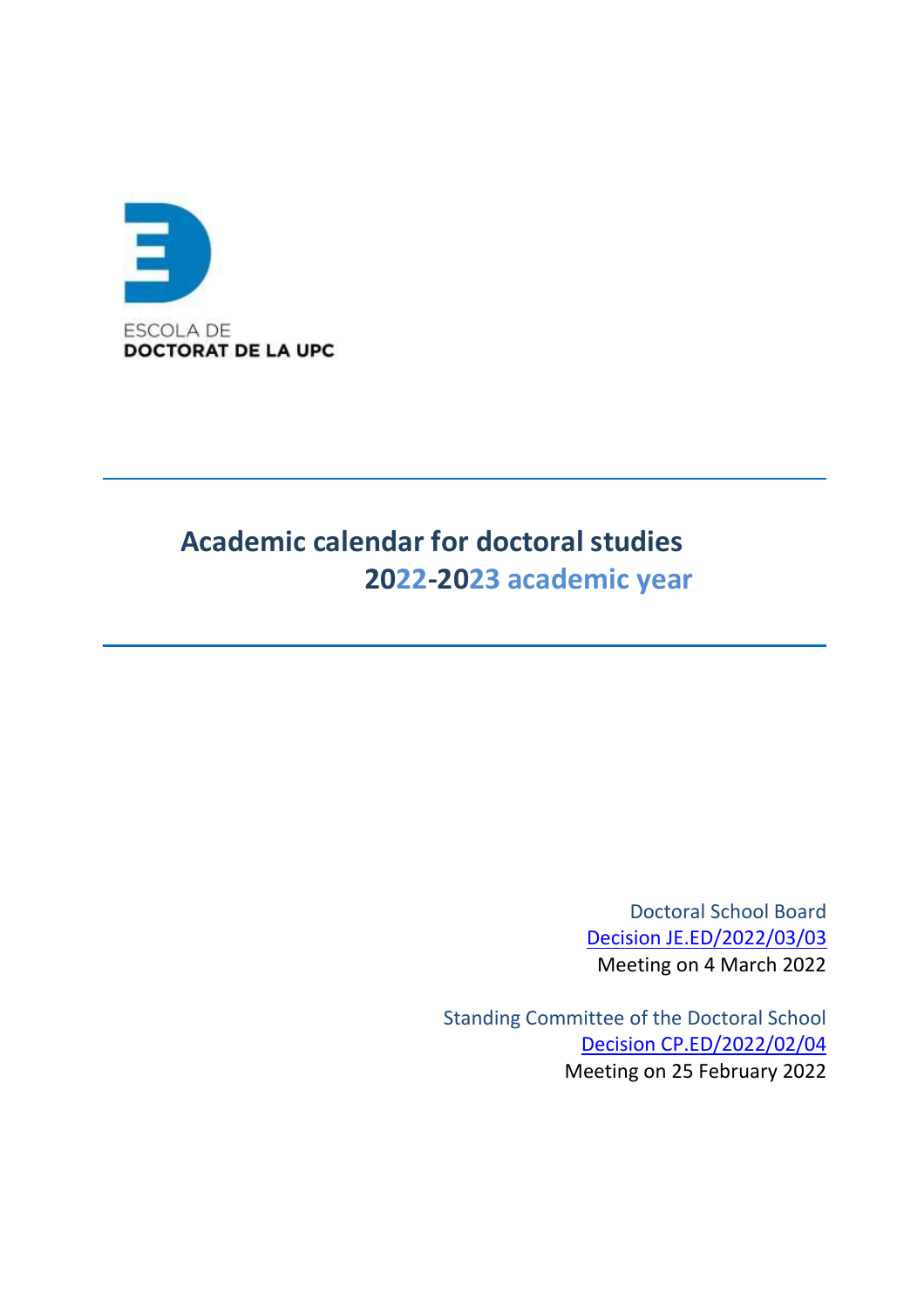

# **Academic calendar for doctoral studies 2022-2023 academic year**<sup>1</sup>

### **Area of application**

This academic calendar applies to all current doctoral programmes coordinated by the Universitat Politècnica de Catalunya in the 2022-2023 academic year.

#### **Academic year**

The 2022-2023 academic year starts on 1 October 2022 and ends on 30 September 2023.

#### **Holidays**

The following are holidays (non-working days):

- Saturdays and Sundays and the days set as holidays in the work calendar published by the Government of Catalonia (general holidays), in accordance with Order EMT/138/2021, of 25 June, which establishes the official calendar for non-working days in Catalonia in 2022 (*Official Gazette of the Catalan Government* no. 8446, of 30 June 2021).
- There are also local holidays in each of the towns where UPC schools are located, in accordance with Order EMT/226/2021, of 3 December, which establishes local holidays in Catalonia in 2022 (*Official Gazette of the Catalan Government* no. 8559, of 9 December 2021).
- Periods of low occupancy, in accordance with Governing Council Decision CS/2021/07/04, of 21 December 2021, which approves the 2022 UPC budget.

| 2022        | 2023         |
|-------------|--------------|
| 12 October  | 1 January    |
| 1 November  | 6 January    |
| 6 December  | 7 April      |
| 8 December  | 10 April     |
| 26 December | 1 May        |
|             | 24 June      |
|             | 15 August    |
|             | 11 September |

The general holidays in the 2022-2023 academic year are the following: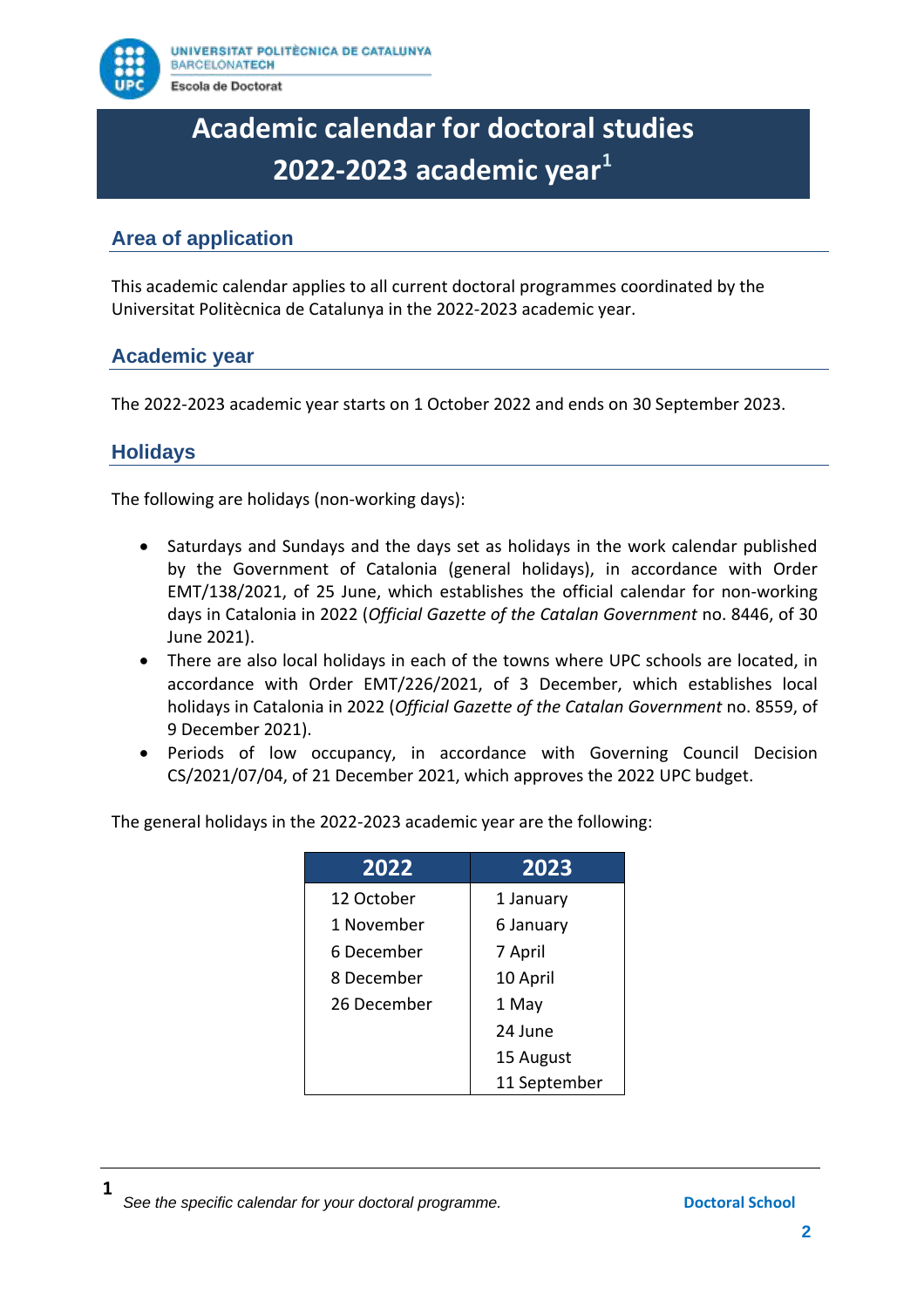

### **Non-teaching periods**

The non-teaching periods in the 2022-2023 academic year are the following:

- *Christmas:* from 23 December 2022 to 5 January 2023
- *Easter:* from 3 to 6 April 2023
- *Summer*: from 1 to 31 August 2023

With regard to elections, non-teaching periods are holidays, in accordance with [Article 32.3](https://www.upc.edu/normatives/documents/claustre-universitari/acord-10-2014-reglament-electoral-upc%23page=27&zoom=auto,70,633)  [of the UPC's election regulations](https://www.upc.edu/normatives/documents/claustre-universitari/acord-10-2014-reglament-electoral-upc%23page=27&zoom=auto,70,633).

Theses can be defended in non-teaching periods, unless the University agrees to close its buildings in any of these periods.

#### **Applications for admission**

Interested parties may apply for admission to a doctoral programme throughout the academic year using the [UPC Admissions online platform](https://prisma-nou.upc.edu/apl/home_preinscripcio.php?idioma=1) from 1 October 2022 to 30 September 2023.

The academic committee of each doctoral programme may establish a specific deadline for submitting applications and publishing decisions.

The academic committee must assess and rule on applications in accordance with the work calendar.

The academic committees may rule on admissions for applications submitted for the 2022- 2023 or 2023-2024 academic year, without distinction, depending on the number of places on the programme.

#### **Annual enrolment**

*Ordinary enrolment period*: from 27 September to 21 October 2022

The first enrolment in the doctoral programme must be done in the academic year and in the period specified in the decision on admission.

Unless otherwise stated, decisions on admissions issued after 21 April 2023 correspond to admissions and enrolment in the 2023-2024 academic year, depending on the number of places on the programme for this academic year.

**<sup>1</sup> See the specific calendar for your doctoral programme. Doctoral School Doctoral School**